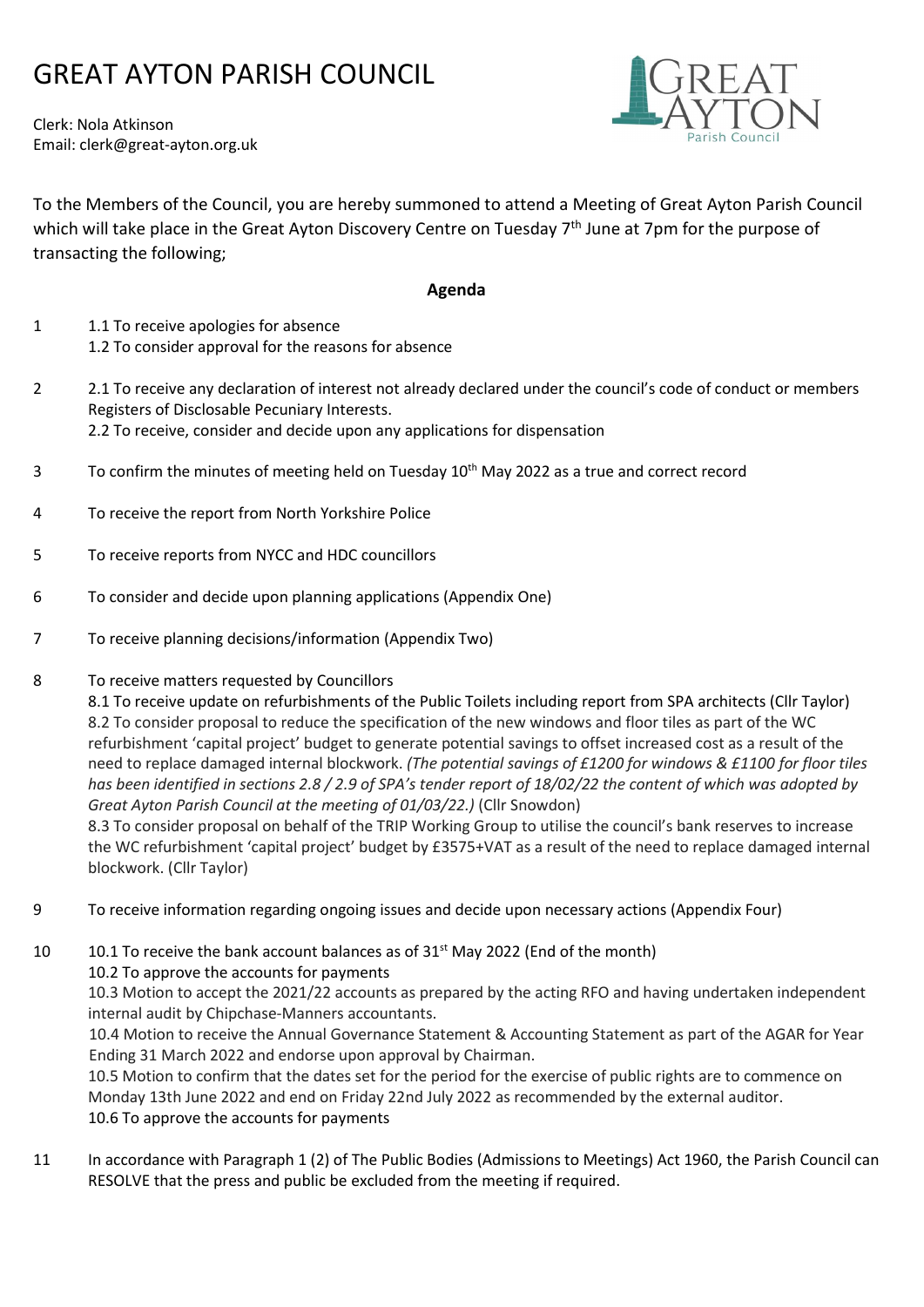# GREAT AYTON PARISH COUNCIL



Clerk: Nola Atkinson Email: clerk@great-ayton.org.uk Appendix One

#### PLANNING APPLICATIONS

| Application               | Address                          | Works                                                          |
|---------------------------|----------------------------------|----------------------------------------------------------------|
| Reference                 |                                  |                                                                |
| 22/01256/FUL              | Low Garden House 1 Yarm          | Proposed first floor extension to the side elevation,          |
| <b>Delegated Decision</b> | Lane Great Ayton                 | construction of a double garage and remodelling of existing    |
|                           |                                  | house                                                          |
| 22/01287/MRC              | Somerset Cottage                 | Retrospective Modification/Removal of conditions to            |
|                           | Langbaurgh Farm Great            | previously approved application 20/00420/FUL                   |
|                           | Ayton                            |                                                                |
| 22/00805/FUL              | <b>Stanley Grange Stud Great</b> | Construction of horse isolation unit together with associated  |
|                           | Ayton                            | hardstanding                                                   |
| 22/01055/LBC              | Somerset Cottage                 | Retrospective Listed building consent for the installation of  |
|                           | Langbaurgh Farm Great            | Velux conservation roof windows to kitchen/living area and     |
|                           | Ayton                            | enlarge WC area                                                |
| 22/01062/MRC              | <b>Strawberry Fields</b>         | Application for variation of condition 2 (approved plans - 5no |
| <b>Delegated Decision</b> | Pannierman Lane Great            | lodges on western side of lake to be re-sited, internal road   |
|                           | Ayton                            | access to be re-configured) and 4 (external materials)         |
|                           |                                  | following grant of planning permission 20/00937/FUL for        |
|                           |                                  | siting of 6no. holiday lodges, and 2no. Solardome pods; and    |
|                           |                                  | the extending of the internal access drive.                    |
| Middlesbrough             | Nunthorpe Neighbourhood          | To designate a Neighbourhood Area, covering areas of           |
| Council                   | Area                             | Nunthorpe and a small part of Marton East Ward within          |
| Consultation              |                                  | Middlesbrough.                                                 |
| 22/01102/FUL              | 30 Angrove Close Great           | Proposed porch to front and single rear storey extension       |
| <b>Delegated Decision</b> | Ayton                            |                                                                |
| 22/01101/FUL              | 7 Roseberry Crescent Great       | Proposed alterations and extension to form ground floor sun    |
| <b>Delegated Decision</b> | Ayton                            | lounge extension including modifications to flat roof.         |
| 22/01133/CAMP             | OS Field 0066 Yarm Lane          | Notification on the proposed issue of a Certified Site         |
|                           | <b>Great Ayton</b>               | certificate under the Caravan Sites and Control of             |
|                           |                                  | Development Act 1960 Certificate of Exemption                  |
|                           |                                  | Paragraph 5 for up to 5no caravans or motorhomes plus tents    |

### Appendix Three

#### PLANNING DECISIONS/INFORMATION

| <b>Application Number</b> | Address                        | Works                                   | Decision |
|---------------------------|--------------------------------|-----------------------------------------|----------|
| 22/00565/TPO              | 3 Swathmoor House School Lane  | Works to trees subject to a Tree        | Granted  |
|                           | Great Ayton                    | Preservation Order 1998/01.             |          |
| 22/00515/ADV              | Howard Court East Angrove Farm | Application for Advertisement Consent   | Granted  |
|                           | <b>Great Ayton</b>             | to display 2no freestanding externally  |          |
|                           |                                | illuminated (intermittent) signs either |          |
|                           |                                | side of the site entrance               |          |